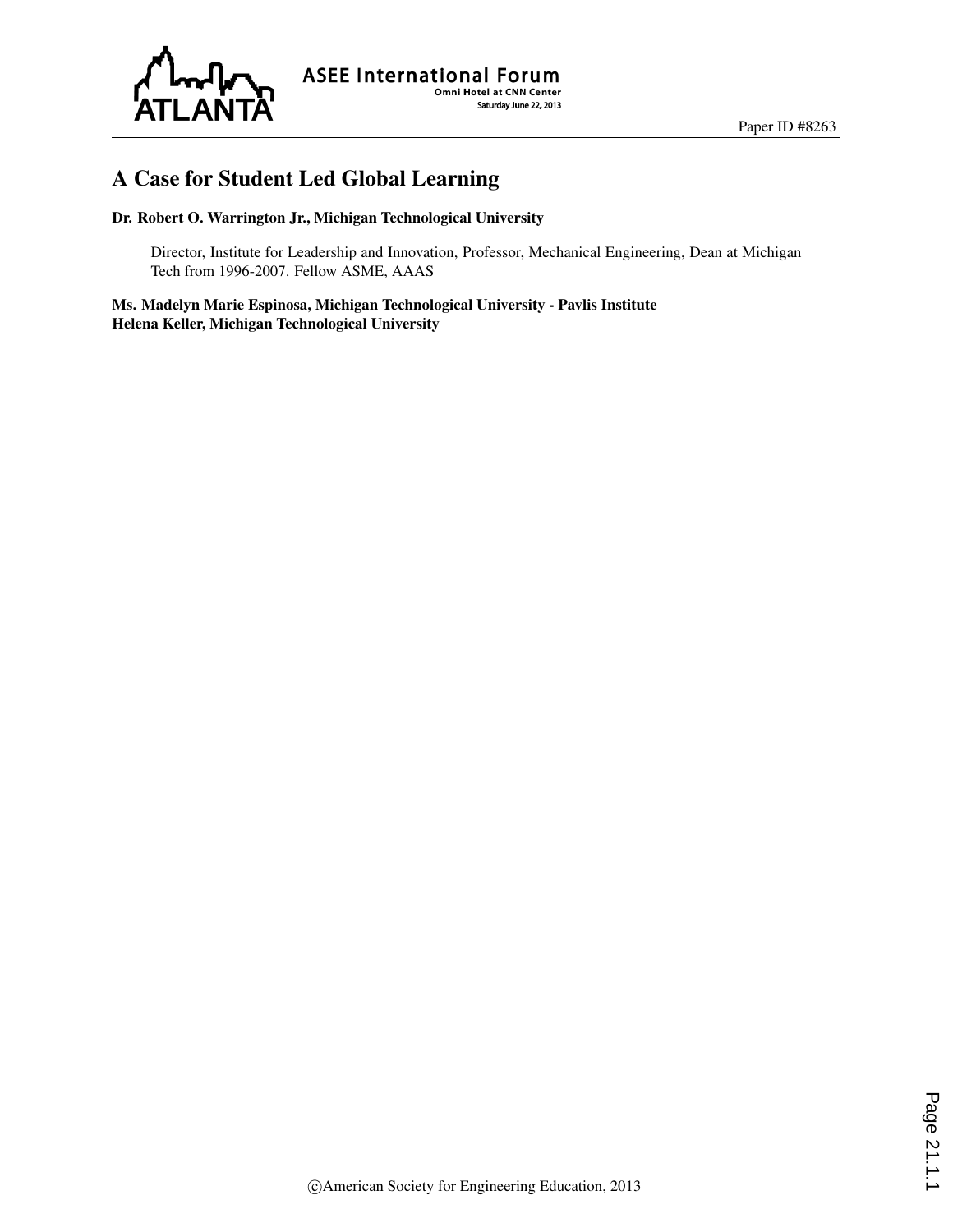# **A Case for Student Led Global Learning**

#### **Abstract**

Michigan Technological University's Pavlis Institute for Global Technological Leadership was initiated in 2005 to provide MTU students with international leadership skills through coursework and a **student-led** intensive international experience. The Pavlis certificate program requires 25 semester hours of coursework with 13 semesters in the summer (nine hours are allocated to the five week in country experience) between the student's junior and senior years. The additional hours are focused on preparing them to lead, work, and communicate effectively with one another and with their in-country contacts. The major differences between the Pavlis program and other intensive programs that prepare global engineers are threefold:

- 1. The Pavlis teams (typically 4-8 students) are multidisciplinary, approximately 70% engineers and science majors, with a few other majors from social science, business, and other disciplines.
- 2. The students work on multiple technology projects while in-country, some are ongoing from previous years and some are new. The students also check on completed projects for sustainability and identify future projects for the next cohort traveling to the project center.
- 3. The in-country teams are student led, a faculty member spends 1-3 days at the start of the experience for orientation and introductions and then leaves. A local person is "employed" by the university to be 24/7 contact for the student's in case of emergencies and to facilitate some contacts.

It is apparently this last difference that has made all the difference in the learning outcomes from the students that have completed the program.

The current project centers for the Pavlis program include Chennai, India, Sunyani, Ghana, and Malta. Typical projects include K-12 technical instruction and demonstrations, remote power installations (solar, Lister engine), clean water, and a retrofitted mobile health clinic that will be delivered and tested in Ghana this summer. The outcomes assessment from the graduates from the program indicate that the project content and project center location are much less important than the experience itself and the fact that they are in charge and responsible. Students report that the international experience leaves them with a greater sense of self-confidence and self awareness that has made a profound impact on their career choices and lives. Although hard to document, learning outcome comparisons will be made with more traditional international engineering experiences at Michigan Tech, including our International Senior Design program which is faculty led. The Pavlis Institute's unique student-led international experience provides students with the opportunity to practice their leadership, engineering problem-solving, and communication skills in an international context.

### **Introduction**

In response to the growing demand for graduates with cross-cultural communication skills, Michigan Technological University alumnus Frank Pavlis provided the initial support and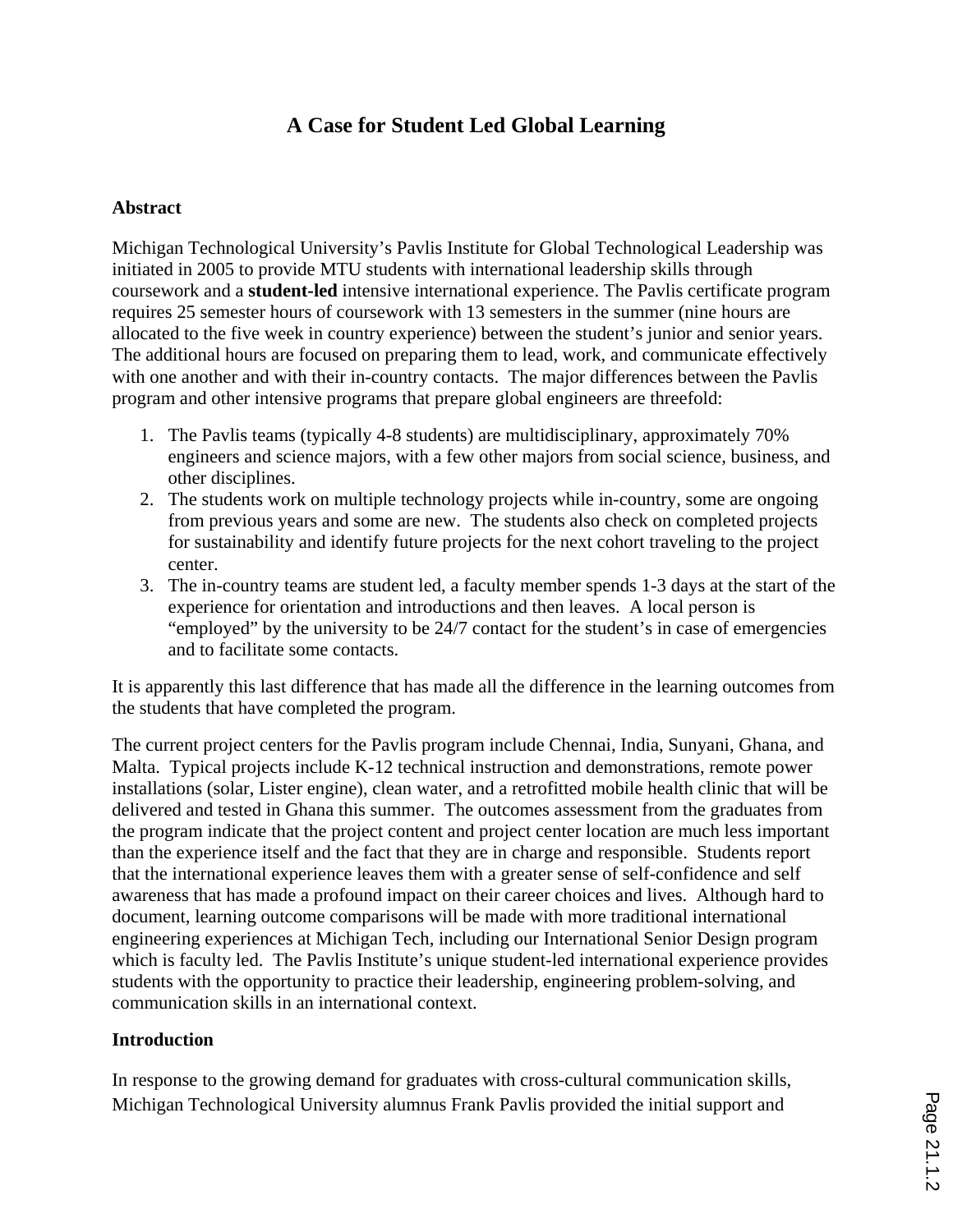guidelines for the Pavlis Institute of Global Technological Leadership in 2005. Its purpose is to provide Michigan Tech students with the opportunity to develop their leadership skills throughout a four-year, 25-credit certificate program centered on building confidence and selfknowledge, cross-cultural communication and teamwork, adaptability, and resilience in its students. These skills are then put to the test in the summer after the students' third year, when they spend five weeks implementing a variety of technical projects in an international environment. When students complete four years of Pavlis Institute coursework, the international experience, and a senior Capstone project, they receive a certificate in Global Technological Leadership.

While there are many other programs available for undergraduate students that provide international experiences, there are three major differences between these programs and the Pavlis Institute. First, Pavlis teams are multidisciplinary, consisting of students from a variety of fields. Second, project sites are revisited year after year, and are continually improved. The third and most important difference between the Pavlis Institute and other programs with an international component is that Pavlis trips abroad are student-led, with faculty only accompanying students for a few days at the beginning of the trip.

Data presented in this paper comes from three sources: a senior Capstone project survey of Pavlis alumni, a survey of educational outcomes of the Pavlis international experience on the 2009 cohort, and a survey comparing outcomes of students who have traveled abroad for either the Pavlis Institute, Engineers Without Borders, or International Senior Design projects.

This paper will discuss the effect that the multi-disciplinary nature of Pavlis travel teams has on the learning outcomes of students and how multi-year sustainable projects foster teamwork in Pavlis students and continuity over time in the communities they visit. The paper will describe how the Pavlis Institute's student-led trips abroad lead to different learning outcomes than faculty-led trips, and how the goals of the Pavlis Institute international experiences as well as the personal goals of Pavlis students differ from other programs with international components.

#### **Multi-disciplinary teams**

In many programs with international components, such as Engineers Without Borders (EWB) and Michigan Technological University's International Senior Design (ISD), teams are primarily made up of engineering students. While EWB welcomes students of all majors, the projects they do in developing countries focus heavily on sustainable engineering. The ISD program assembles student teams from many engineering majors, depending on the project. For example, a project involving the development of a leg brace might be completed by a team of mechanical and biomedical engineering students. A project involving the design and building of a latrine might be completed by a team of civil and environmental engineering students.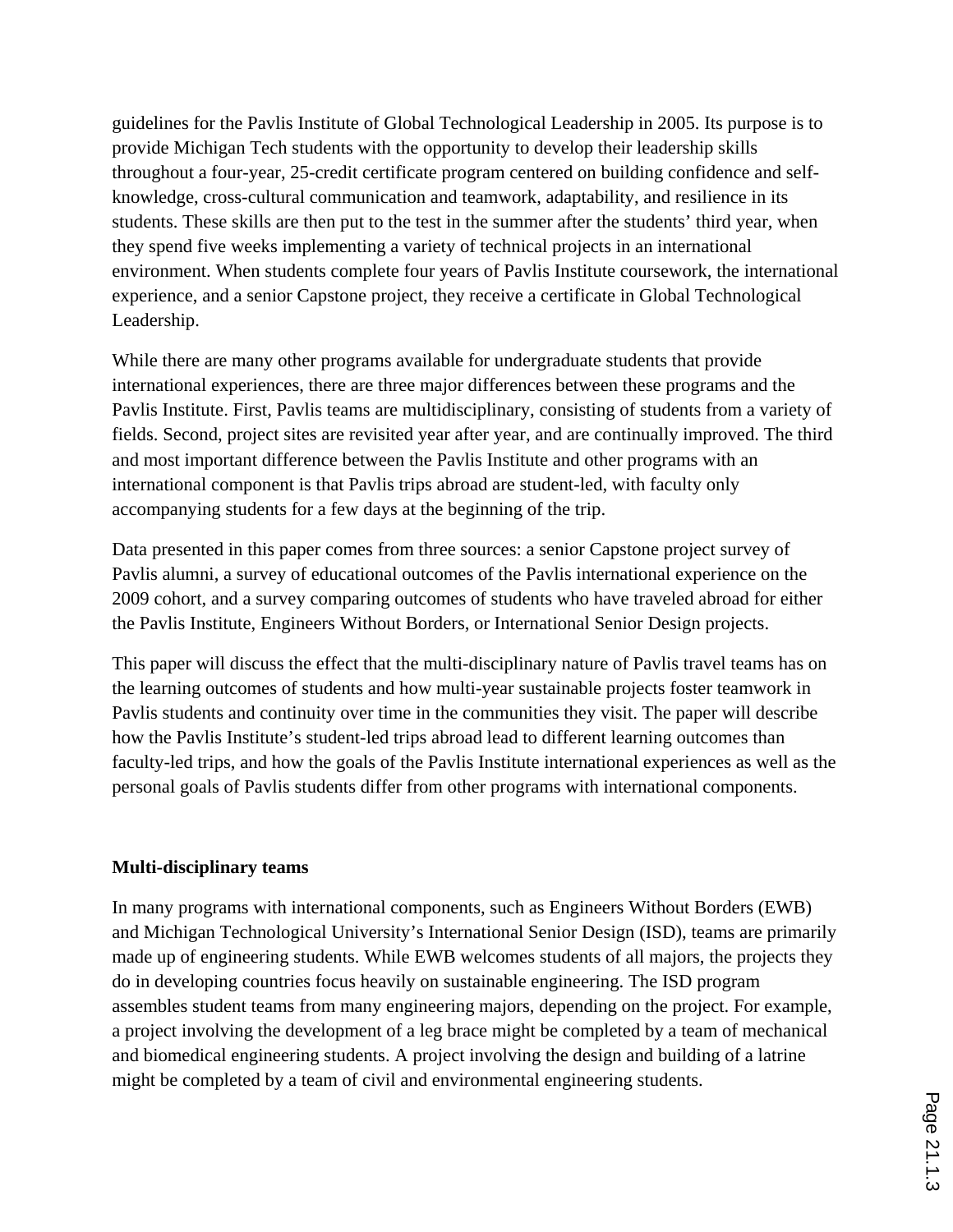The Pavlis Institute organizes students according to their entry year in groups called cohorts. During the third year of study, cohorts are separated into teams based on which country they will travel to. Teams consist of 4 to 10 students representing a variety of departments and majors, from sciences and engineering to business and the humanities. By being part of such diverse teams, students are encouraged to pursue projects both in and out of their primary field of study. The variety of possible project choices is greatly increased when students are able to brainstorm and work with students from other disciplines.

The multi-disciplinary nature of teams also encourages effective communication and teaming skills among students who may not have much in common academically. Students meet and work closely with students from other majors or departments with whom they otherwise probably would not have gotten to know. This broadens students understanding of other academic fields and gives them the chance to explore interests outside their major classes.

### **Multi-year, sustainable projects**

While the first two years of Pavlis coursework are devoted to improving communication, leadership, and teamwork skills, the third year is focused on the research and development of projects to be completed during the international experience. These projects vary widely depending on the needs of the local community and the interests and expertise of the student teams. The projects differ from EWB and ISD projects in that they are not necessarily technical in nature. Some non-technical projects from past cohorts include establishing a community center in Ghana and teaching hand-washing lessons at elementary schools in India.

In addition, the projects are designed to be continued from year to year by Pavlis groups until they are deemed "finished," meaning they have become self-sustaining and effective. Even after a project is finished, though, Pavlis students returning to that country still check on the project to ensure no problems have arisen. If it is found that a previously completed project is in need of attention, students will work to correct the problem. Flexibility is one of the key skills learned while working abroad, as reported by students who have completed the international experience.<sup>1</sup> In some cases, students have worked with in-country students to facilitate the implementation of the projects and/or the continuation of the projects between Pavlis student visits.

Another important facet of Pavlis projects is the degree of research students do into the cultural appropriateness and usefulness of the projects they intend to do before any work is started. Project development starts during the third year of Pavlis coursework, after the students learn where they will be traveling and in-country contacts have been established. These in-country contact persons are valuable resources for the students throughout the project development phase and during the trips abroad.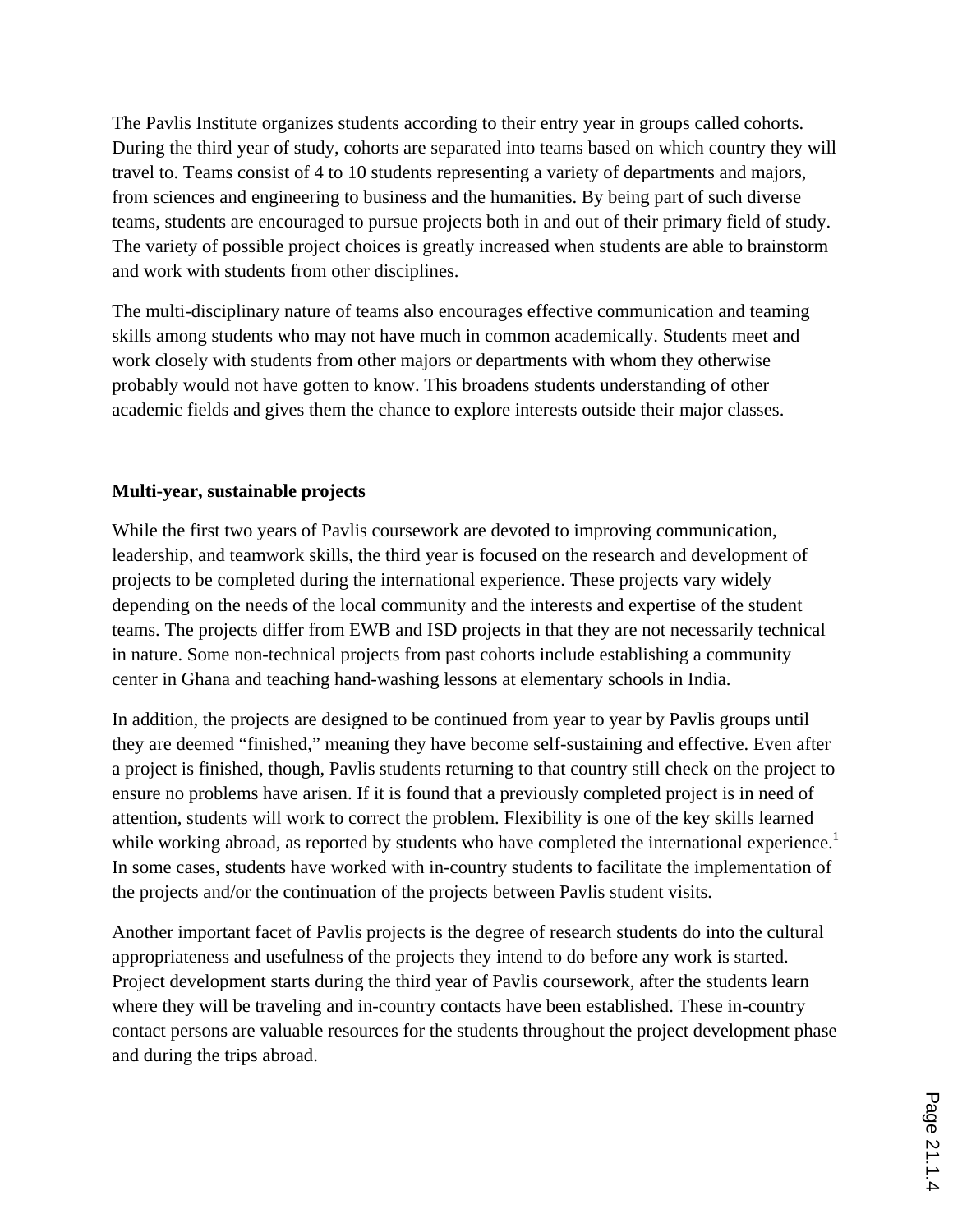One of the differences in project development between the Pavlis Institute and other programs, such as International Senior Design, is that Pavlis students come up with and develop their own projects with faculty advice and support, whereas in ISD projects are developed by faculty and presented to the students. There is a strong focus on ensuring that projects are culturally appropriate for the communities in which they will be implemented. Students do a significant amount of research by interviewing other students who have traveled to these areas and through communicating with in-country contacts to find out which of their project ideas might be feasible. In this way, students practice communicating across cultures before they even leave the country. Projects that are extremely involved and complex technically are often shared with the Michigan Tech senior design teams or the Enterprise (a 3-4 year design stem) teams. These teams work on developing the major technical products and the Pavlis students then implement these projects abroad. In many cases, students from these design teams will travel to the project sites where the Pavlis students will facilitate their implementation of the projects, again without direct faculty supervision.

#### **The impact of student-led trips**

When students were polled after traveling abroad for the Pavlis Institute, International Senior Design, or Engineers Without Borders, there were significant differences in outcomes of studentled international trips versus faculty/staff-led international trips. The two notable differences were the levels of confidence in leadership skills and improvement of cross-cultural communication skills.

#### Increase in confidence in leadership skills

Student-led trips lead to an increase in students' leadership skills and their confidence in those skills. 100% of Pavlis students polled responded that their experience abroad significantly improved their general confidence/skills as a leader back home.<sup>2</sup> Only 64% of ISD/EWB students responded this way.<sup>2</sup> By allowing students to practice leading their own trips in a new environment, the Pavlis Institute gives students the means to grow their skills as international leaders. One student who traveled to Ghana with Pavlis in 2012 remarked:

 "It (the Pavlis Institute) has definitely given me more confidence in what I can do- I am more comfortable in figuring out problems on my own, without the guidance of a higher authority figure." -Helena Keller (Ghana group,  $2012$ )<sup>1</sup>

The students learn to lead themselves and grow confident in their ability to do so when there is no faculty member present as an authority figure. The survey also showed that 85% of Pavlis students strongly agreed that the program helped them develop their skills in working in a different culture/country.<sup>2</sup> Learning how to work in a foreign environment has many benefits for students. It increases their cultural awareness and competency. Especially in engineering and the sciences, employers are increasingly seeking to hire people who are comfortable and competent in working internationally or with international clients and colleagues. Students who graduate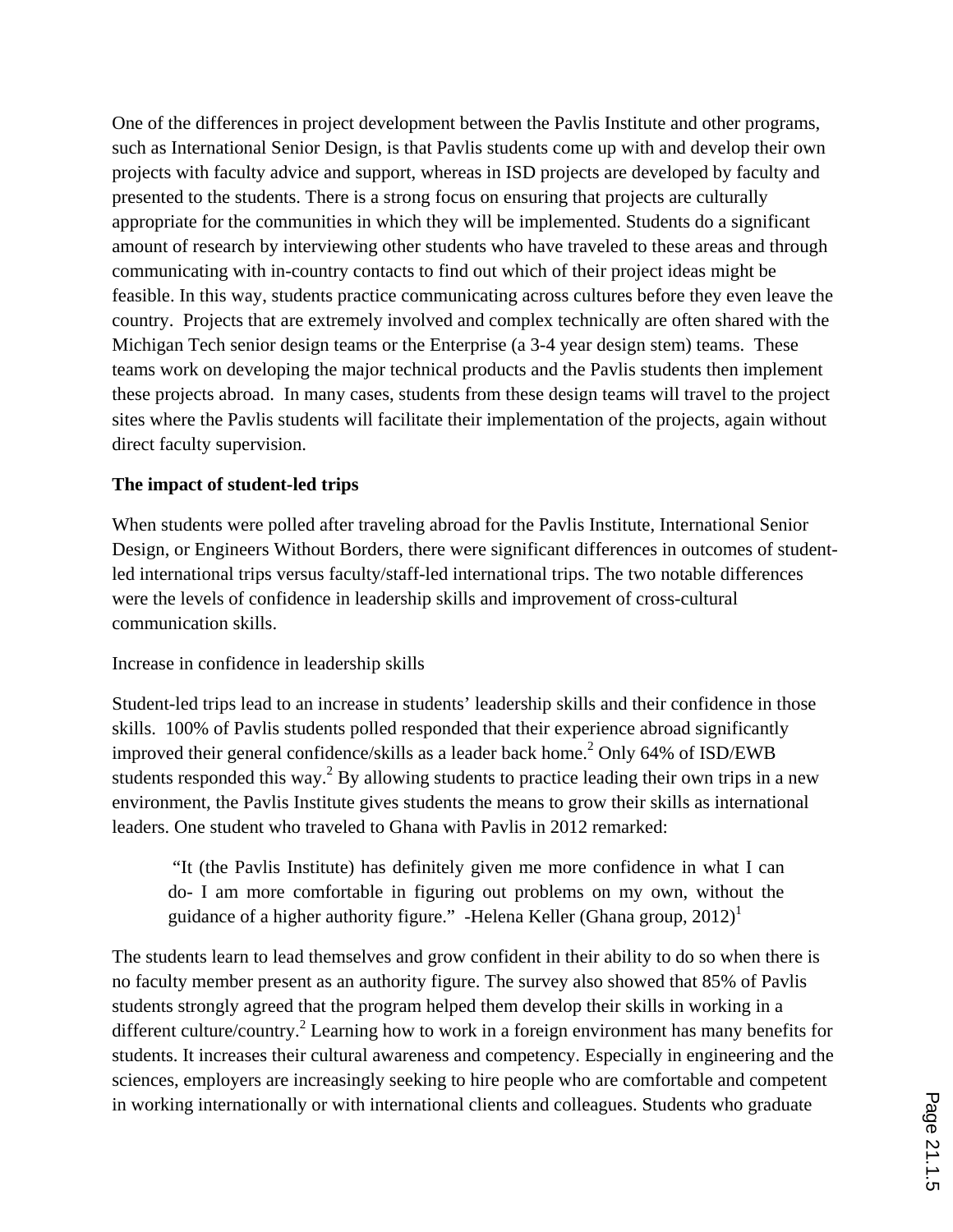from the Pavlis Institute have increased confidence in their skills as a leader and are also better able to work across cultures.

Improvement of communication skills

Pavlis Institute students reported feeling much more comfortable communicating in the countries they traveled to than did students on faculty-led trips abroad. 83% of Pavlis students indicated that they would be able to communicate sufficiently and know how to find their way around if they were to travel alone back to the country they visited.<sup>2</sup> Only 9% of ISD/EWB students responded this way.<sup>2</sup> The results of this survey suggest that students who spend time in a foreign environment without direct faculty supervision develop their communication skills in ways that students on faculty-led trips do not.

There are many reasons that this could be the case, but the primary reason is likely because in the absence of a faculty member to serve as "leader," the students must rely on themselves to communicate with and develop relationships with their in-country contacts. For the first few days of Pavlis trips, faculty accompany students to make introductions and assure that the students are settled as far as housing and communication technology is concerned (i.e., making sure each group has a working cell phone for emergencies). To use India as an example, during these first few days in-country contacts directed questions and attention to the faculty members and not the students. In South Indian culture, the professor/student relationship is much more formal and university staff members are highly respected and revered. For example, students would never call faculty by their first names, as many Pavlis students do their professors in the program. This aspect of culture reinforced the role of Pavlis faculty members as "leaders" of the student group, and is one of the main reasons that Pavlis trips are designed to be student-led. If the faculty had remained with the group for the duration of the international experience, students would have had far fewer opportunities to develop their own skills as leaders because all questions involving decision-making and planning would have been directed towards the faculty members.

As it was, Pavlis students did experience significant improvement to communication skills after their international experiences. 80% of Pavlis alumni agreed or strongly agreed that Pavlis improved their skills in verbal communication, while 65% said it improved their skills in nonverbal communication.<sup>3</sup> A survey of the 2009 cohort found that 55.6% of students indicated that after their international experience they were better able to communicate across cultures. The remaining 44.4% responded that they were *much* better able to communicate across cultures.<sup>1</sup> The considerable improvement in cross-cultural communication skills by Pavlis students is directly related to fact that the trips are student-led and communication with in-country contacts occurs under the pretense that students, not faculty supervisors, are the project leaders.

"The international experience taught me…the way that you carry yourself, the gestures that you make, the sentiments that you convey are so much more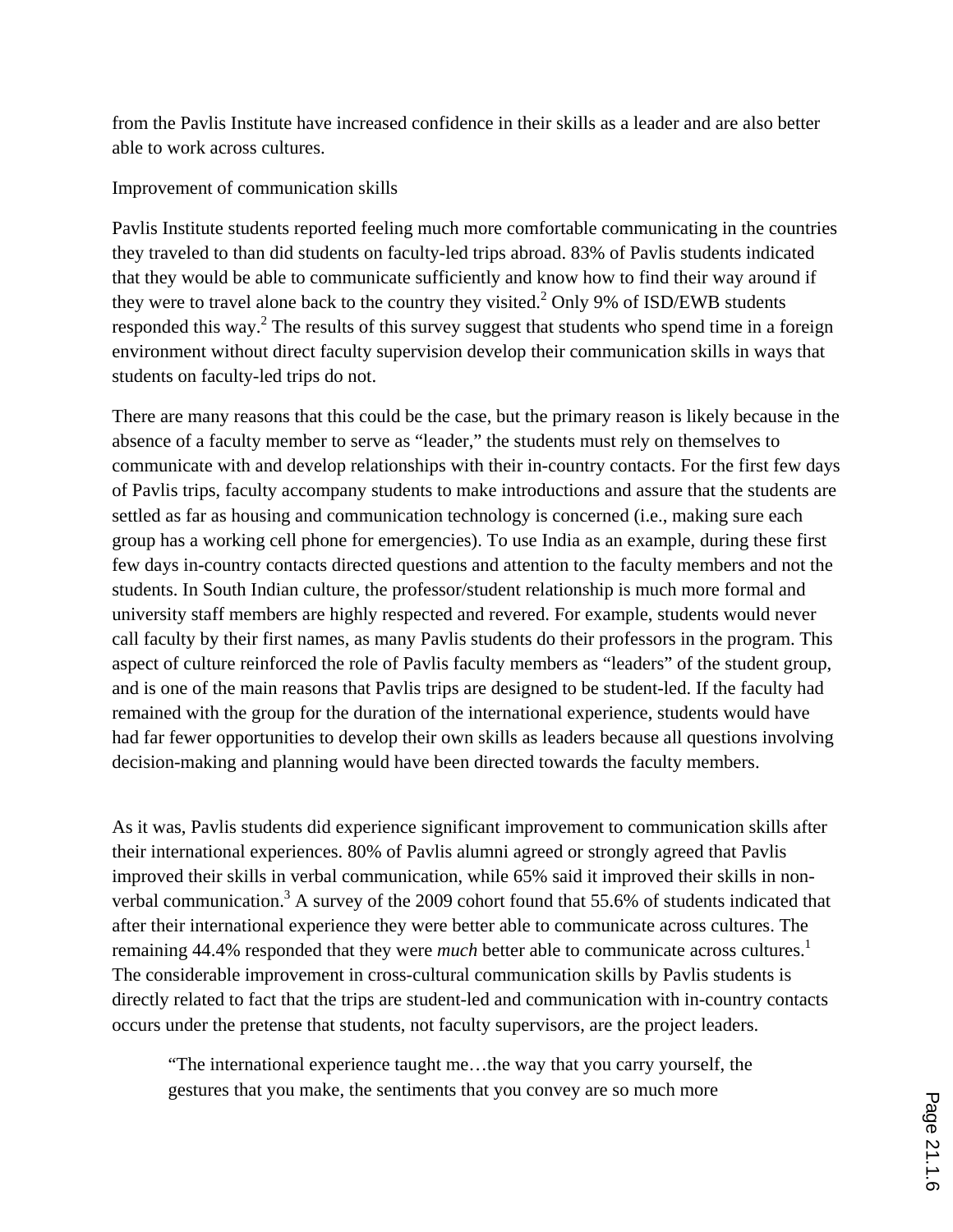important in making a connection with someone than any verbal communication." – Nicole Westphal (India group,  $2012$ )<sup>1</sup>

# **Differences in the goals and purposes of international experiences**

Whether a trip is student-led or faculty-led can be attributed to differences in goals of the group or organization. The Pavlis Institute aims to educate its students in cross-cultural communication and international leadership through coursework and the international experience. Project work is important, but the main focus of the organization is on developing international leadership skills in students. The project work and international experience serve as vectors for this development.

In International Senior Design and Engineers Without Borders programs, however, the primary objective is to provide students with real-world project experience in their field of study. This is most clearly illustrated through the survey question which asked what primary experience or skill students had hoped to gain from their respective travel abroad program. 83% of Pavlis students indicated that their priority was to gain was new cultural experiences, while only 55% of ISD/EWB students answered as such. 2 The other 45% of ISD/EWB respondents indicated the improvement of technical skills as their main goal of their trip.<sup>2</sup>

The second notable difference between Pavlis and ISD/EWB trips is the length of stay. Pavlis students spend five weeks abroad, while ISD/EWB trips last one to two weeks. The shorter length of ISD/EWB trips is due to time constraints (as these trips often take place during the semester), availability of a professional engineer to oversee project construction, and financial limits. While operating under such constraints works for the goals of ISD/EWB programs, the mission of the Pavlis Institute clearly necessitates a deviation from the typical travel abroad program.

End of year data and summary statistics from the surveys will be presented at the meeting, including all results from the Pavlis Institute graduates and the EWB and ISD graduates from the 2013 academic year.

# **Conclusion**

As demonstrated through student surveys and quotes, the ways in which the Pavlis Institute differs from other student travel abroad programs results in significantly improved cross-cultural communication skills and self-confidence in its participants. Though the program is still young, the impact it has already made on nearly three dozen graduates is impressive. The multidisciplinary teams, continuity of the projects, and student-led nature of the trips are all unique